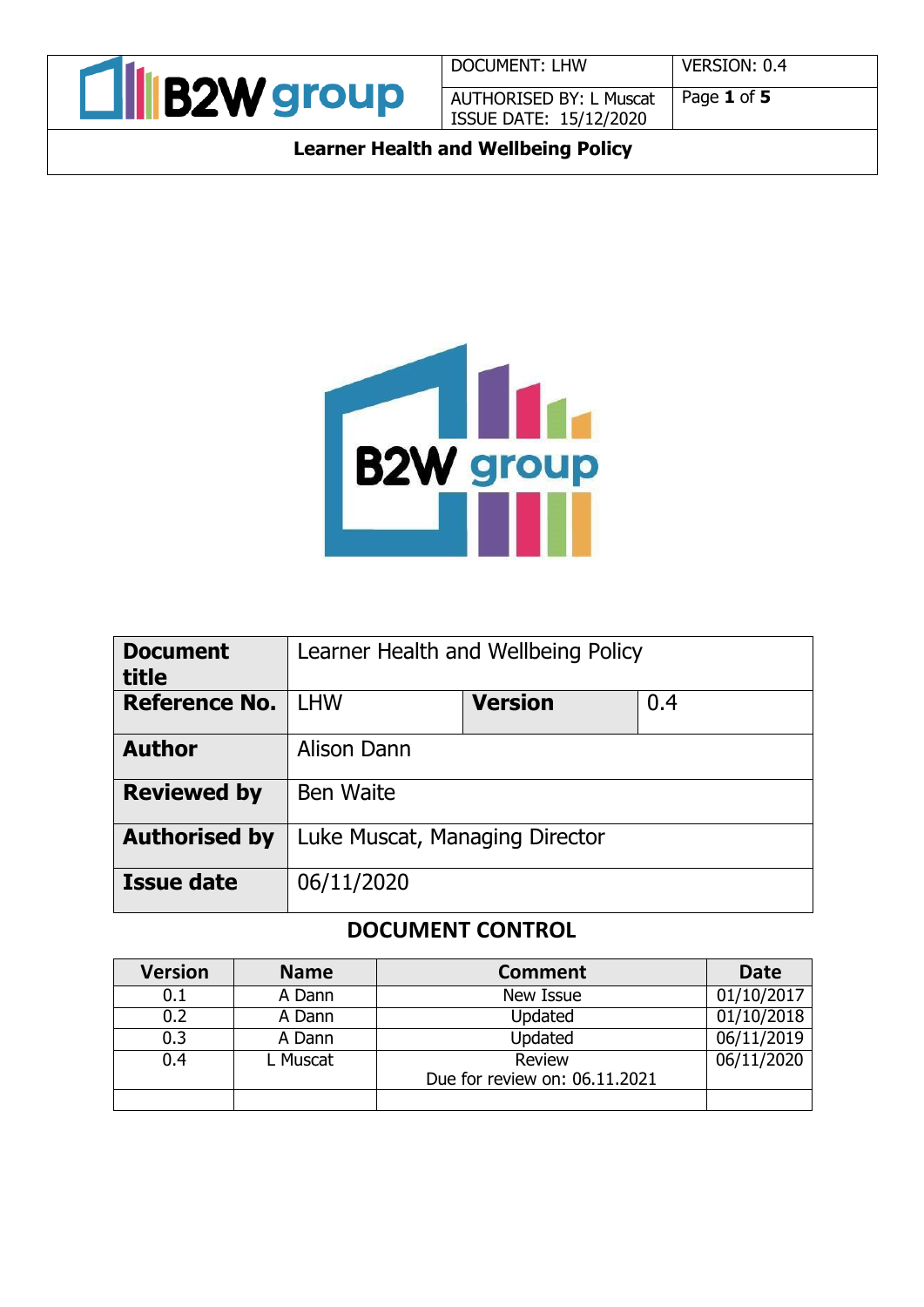| <b>All B2W group</b> |
|----------------------|
|----------------------|

DOCUMENT: LHW VERSION: 0.4

AUTHORISED BY: L Muscat ISSUE DATE: 15/12/2020

# Page **2** of **5**

# **Learner Health and Wellbeing Policy**

# **1. Policy Statement**

B2W aims to create a safe and caring environment where the physical, mental and emotional health and wellbeing of staff and learners is a top priority. Our Learning Philosophy focuses on the importance of emotions in the learning process.

Our approach is to enable all our learners to become responsible adults and to maintain and improve their own health and wellbeing and learn how to achieve a good work-life balance. We do this through the main curriculum, the tutorial curriculum and extra-curricular activities and events.

We recognise that sometimes learners face difficulties and challenges while on programme which impact on their health and wellbeing and therefore on their chances of success and progression. We respond to these situations in a responsive and sensitive way with the needs of the learner at the heart of the process.

Being active in supporting health and wellbeing, is a key element in the achievement of academic performance and strengthening our wider communities.

## **2. Purpose**

The purpose of this policy is to maximise the physical, mental and social wellbeing of all learners and to promote a safe and healthy environment where teaching and learning can take place.

## **3. Scope**

This policy applies to the health and wellbeing of all learners engaged with B2W. This also includes apprenticeships and may also include learners in the application or transition phase prior to starting programmes, where they are in contact with B2W staff.

## **4. Responsibilities**

As members of B2W, we are all responsible for:

- Being mindful of the health and wellbeing of learners, looking for opportunities to encourage them to develop healthy habits

- Providing and maintaining a safe learning environment for learners

- Ensuring learners know who to talk to if they need support or welfare information
- Informing a safeguarding team member if any student is at risk of, or has experienced harm

Teachers and tutors (coaches) are responsible for:

- Looking for opportunities in their teaching and coaching activities to address health, wellbeing and work-life balance

- Providing personal support to learners and for referring learners to IAG Officers or Additional Support Mentors if they have concerns

The Designated/Deputy Designated Safeguarding Leads are responsible for:

- Reacting to learner concerns and referring to additional internal or external agency support where necessary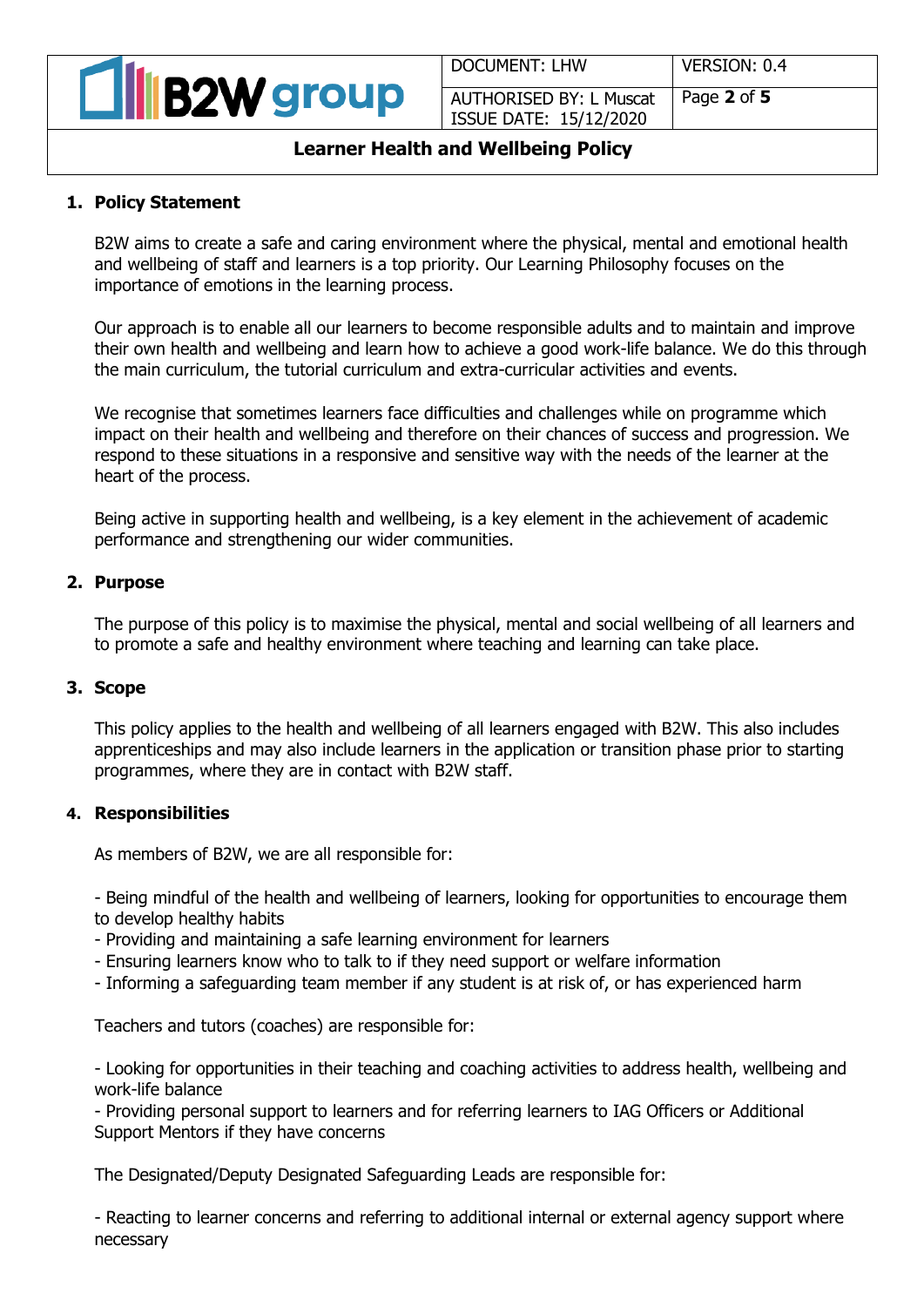

DOCUMENT: LHW VERSION: 0.4

AUTHORISED BY: L Muscat ISSUE DATE: 15/12/2020 Page **3** of **5**

# **Learner Health and Wellbeing Policy**

- Providing safeguarding and optional additional training to all staff to better support learners accessing their courses

- Providing advice and guidance for learners, parents and staff around specific and general health and wellbeing concerns

Our Quality Team are responsible for:

- Delivering a range of health and wellbeing related events throughout the year to educate and provide opportunities to access additional support

- Providing additional pastoral support to enable those struggling with their health and wellbeing to remove barriers to learning

- Ensuring that learners with disabilities and medical conditions get the adaptations, adjustments and support they need to maintain their wellness

## **5. Commitment Statement**

#### **Equality, Diversity and Inclusion**

We are committed to the accessibility of the Health and Wellbeing curriculum, support and events and enrichment programme that represents the learners and all nine protected characteristic groups.

# **Tutorial Personal Development - The Wellness Curriculum**

All learners to have a minimum of one hour every week to receive information outside of their academic studies. The tutorial content will support development of learners by:

• Delivering an online wellness curriculum which covers dimensions of wellness: Physical, intellectual, emotional, social, spiritual, environmental, financial and occupational

• Emphasising responsible engagement with others in a variety of contexts, such as with peers, trainees in work placements and as active citizens. It includes personal and social skills

• Supporting learners to understand how to better manage and understand their behaviour and how it impacts on others, increasing tolerance and respect in the communities we operate in

• Looking after any learner and their own welfare, keeping everyone safe from all forms of bullying and harassment, including cyberbullying. This includes how well learners know how to protect themselves and where they can report or get support should they become a victim or witness any incident that impacts their wellbeing

• Providing a personal tutor for every student to provide individual support and route the student to Student Services where support with wellness appropriate.

## **Counselling**

All learners have access to counselling services, running in accordance with the British Association of Counselling Practitioners' standards:

• B2W counsellors inform all learners of the service standards prior to offering post assessment appointments

• The counselling service operates with a high level of confidentiality; though matters of a criminal or safeguarding nature will be supported in line with the Safeguarding Policy and procedures

## **Medical Needs and Accessibility**

Every learner requiring additional support to safely study and access their course of study will be offered a support meeting prior to enrolment to put in place:

- Personal risk assessments to safely manage any concerns for a student's welfare
- A personal emergency evacuation plan (PEEP) for those needing assistance in the event of an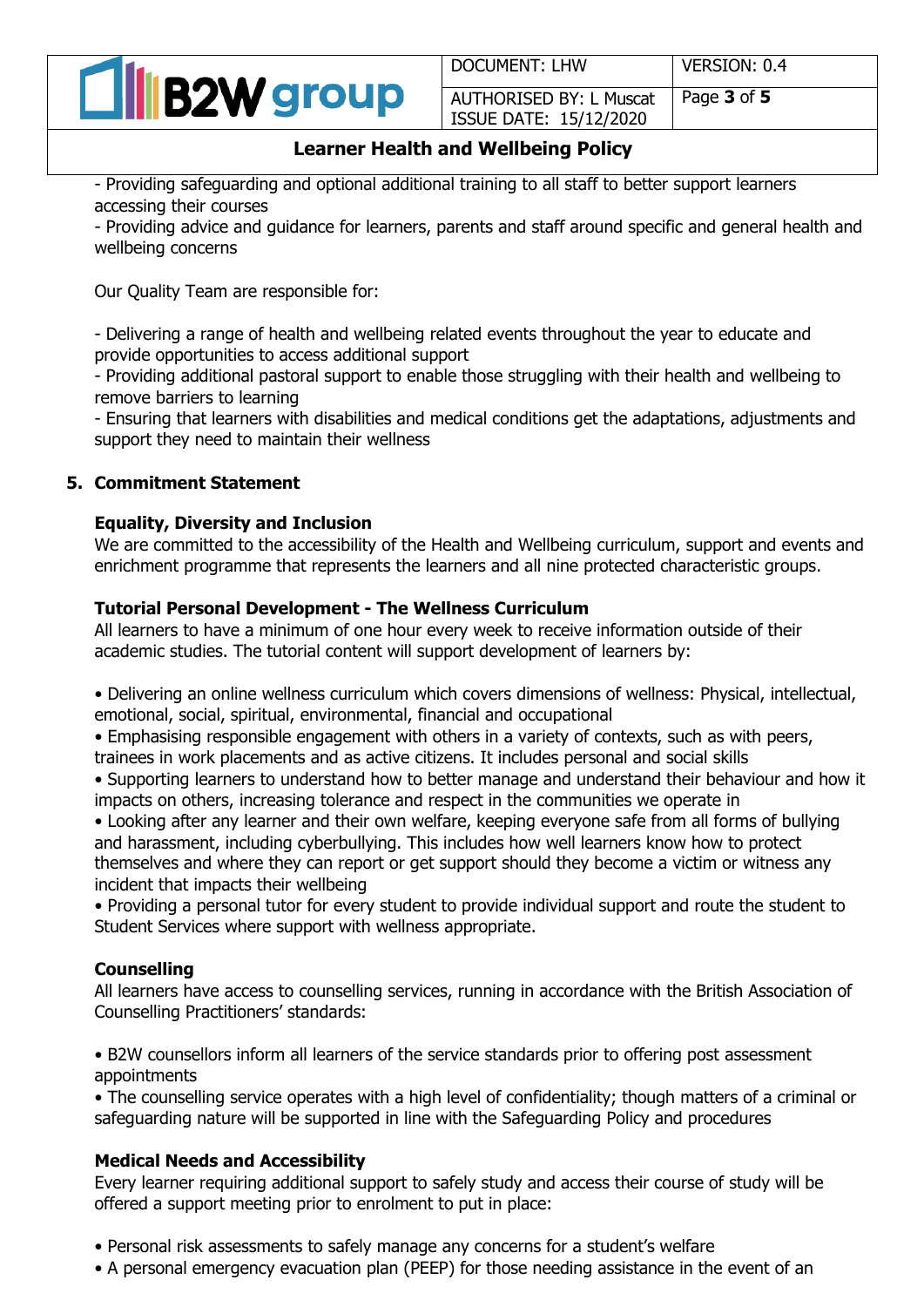

DOCUMENT: LHW VERSION: 0.4

AUTHORISED BY: L Muscat ISSUE DATE: 15/12/2020

Page **4** of **5**

## **Learner Health and Wellbeing Policy**

evacuation of the building

• Safe storage of any medication that cannot be self-administered or may cause hazard to other individuals if misplaced

# **Drug, Alcohol and Substance Misuse**

A zero-tolerance policy is in place for learners who choose to bring in, consume or attend college under the influence of illegal substances or alcohol. However, there are many occasions where the reasons for these actions are due to challenging personal circumstances or addiction. Alongside disciplinary processes, B2W will:

- Offer support networks for learners to continue to maintain their health and wellbeing
- Encourage referrals to counselling and/or medical support

• Refer learners, with consent, to supporting agencies and charities, such as Talk to Frank, talking therapies, or their GP.

# **Fitness to Study and Reside**

To keep learners safe and well at college and in residential accommodation, staff must be assured that all learners can study/reside without posing too great a risk to themselves or others by:

• Setting up and holding fitness to study/reside meetings with carers (for learners under 18) with any external support networks such as Adult/Children's mental health teams. Carers and external support networks are invited to attend with consent from the student.

• Implementing personal risk assessments to manage concerns, where learners remain at college

## **Mental Wellness**

We recognise that for many of our learners our programmes come at a stage of life where they are undergoing significant development and change, particularly around their identity and gaining a sense of independence. All of this coupled with increased pressure through social media and study workloads can cause stress. Supporting good mental health is a key element in the delivery of academic performance and developing our learner communities. It is our belief that mental health is just as important as physical health.

Mental illness may be detrimental to a person as it may impact their happiness, productivity and collaboration. Additional support arrangements are put in place for poor mental health or mental illness for:

• Learners who may have challenges with attending, performing or keeping motivated to stay in education during the academic year

- Learners who find themselves involved in an incident due to their mental health
- Victims of bullying or harassment

References This policy complies with the following legislation:

- Equality Act 2010: Guidance
- Special Needs and Disability Act 2001
- Mental Health Act in England and Wales Related policies and procedures

This Policy should be read in conjunction with the following Policies and Procedures:

- Student Behaviour and Disciplinary Policy
- Equality and Diversity Policy
- Student Mental Health Procedures
- Fitness to Study and Reside Procedure
- Counselling Procedures